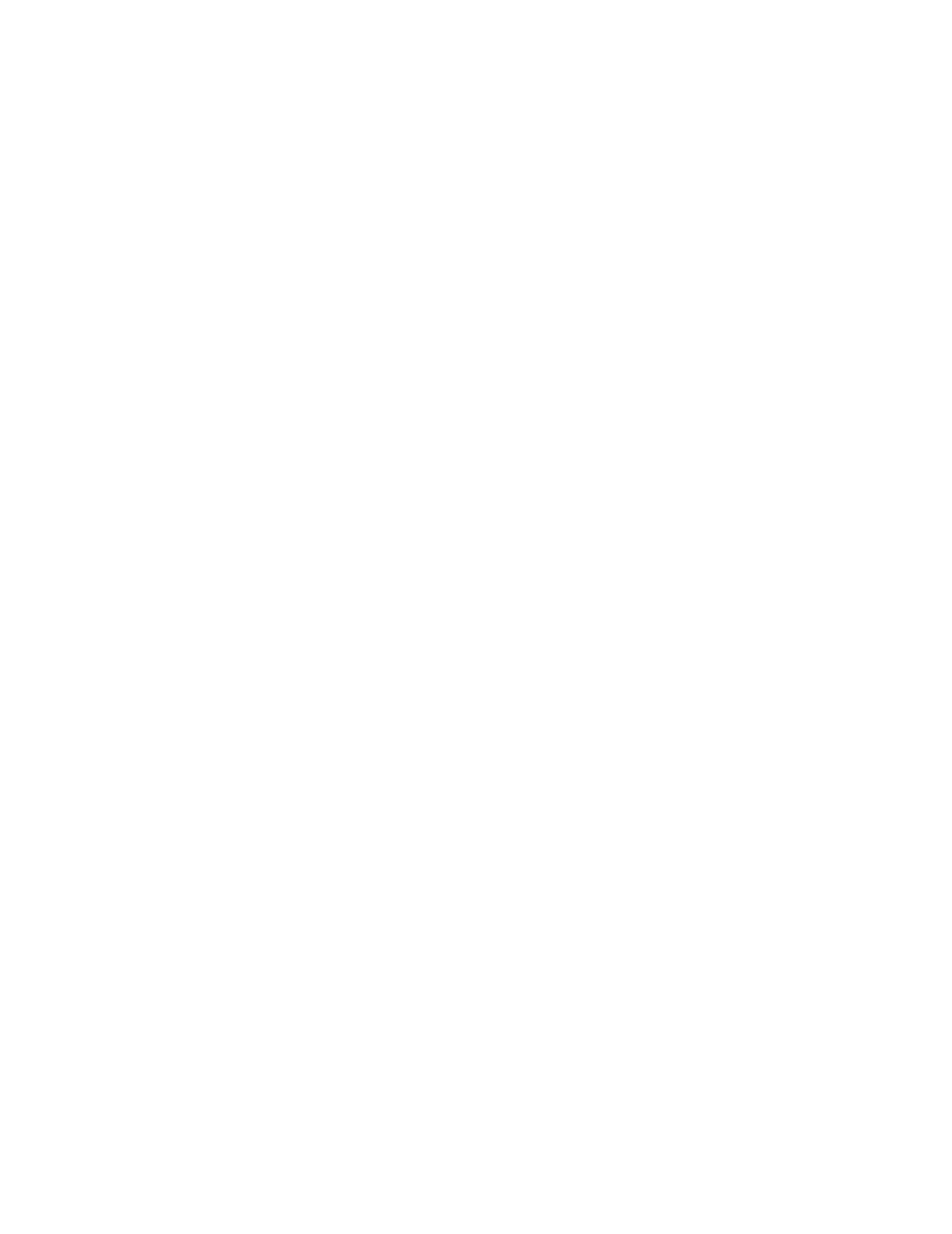(c) Keeping of Books. Keep proper, accurate and complete books of record and account, in which full and correct entries shall be made of financial transactions and the assets and operations of the Authority.

(d) Guaranty Agreement. Observe, in all respects, its obligations under the Guaranty Agreement.

(e) Repayment of Amounts Advanced. At any time after the County shall have paid such amount or amounts as at that time shall be required to pay the County Obligation, in accordance with the provisions of the Guaranty Agreement or shall have paid any costs, fees or expenses guaranteed thereby, to repay to the County the amount or amounts actually advanced by the County, together with interest on such amounts, all in accordance with the terms of this Agreement and the Indenture.

**7.** Subrogation. To the extent that it makes any payments to fund the Required Reserve Amount in respect of the Note or any payments of principal of or interest on the Bonds, the County shall be subrogated to all rights of the holder receiving such payments as against the Authority in respect thereof; provided that the County shall not be entitled to enforce or to receive any payments from the Authority except pursuant to the provisions of Section 5.01(b)(iii) of the Indenture.

8. Amendments, Etc. No amendment, waiver or consent of any provision of this Agreement shall in any event be effective unless the same shall be in writing and executed by the County, and then such waiver or consent shall be effective only in the specific instance and for the specific purpose for which it was given.

9. No Waiver: Remedies Cumulative. No failure on the part of the County to exercise, and no delay in exercising, any right hereunder or elsewhere shall operate as a waiver thereof; nor shall any single or partial exercise of any right hereunder or elsewhere preclude any other or further exercise thereof or the exercise of any other right.

10. Continuing Obligation. This Agreement and the Guaranty Agreement are continuing obligations and shall: (i) be binding upon the Authority and the County and their respective successors and assigns; and (ii) inure to the benefit of and be enforceable by the Authority and the County and their respective successors and assigns; provided that the Authority may not assign all or any part of this Agreement without the prior written consent of the County.

11. Indemnification. The Authority hereby indemnifies and holds harmless the County from and against any and all claims, damages, losses, liabilities, costs or expenses whatsoever which the County may incur (or which may be claimed against the County by any person or entity whatsoever) by reason of or in connection with the execution and delivery of, or payment or failure to pay under, the Guaranty Agreement; provided the Authority shall not be required to indemnify the County for any claims, damages, losses, liabilities, costs or expenses to the extent, but only to the extent, caused by: (a) the willful misconduct or gross negligence of the County; or (b) the County's willful failure to pay under the Guaranty Agreement. Nothing in this Section is intended to limit the Authority's reimbursement obligation contained in paragraph (a) of Section 2 hereof. Notwithstanding anything contained herein to the contrary, any payments

 $\epsilon_{\rm{max}}$ 

 $\sim$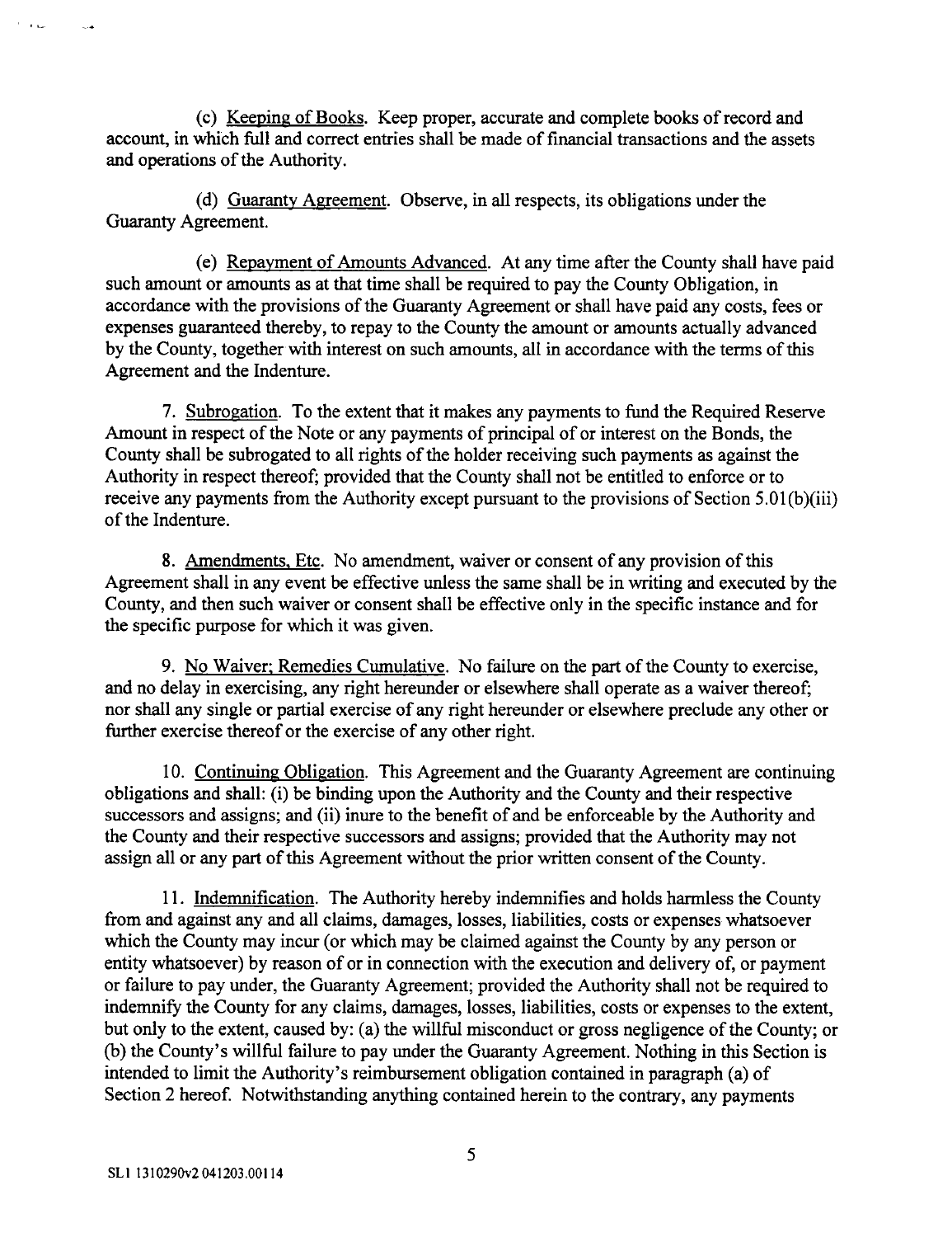made to satisfy the obligations of the Authority under this Section 11 may only be made from monies available in the Operating and Administrative Expense Account of the Surplus Fund.

12. No Recourse. No recourse under or upon any obligation, covenant or agreement contained herein, in the Indenture, in the Note, or in the Bonds, or because of any indebtedness secured hereby shall be had against any past, present or future member, officer or employee of the Authority or the County or of any successor of the Authority or the County under any rule of law, statute or constitutional provision, or by enforcement of any assessment or by any legal or equitable proceeding or otherwise, it expressly being agreed and understood that the obligations of the Authority hereunder, under the Note, and under the Bonds and elsewhere are solely corporate obligations of the Authority and that no personal liability whatsoever shall attach to or shall be incurred by such members, officers or employees of the Authority or of any successor of the Authority, or any of them, because of such indebtedness or by reason of any obligation, covenant or agreement contained herein, in the Note, in the Bonds or elsewhere, or implied therefrom. the Authority or the County of of any sizes<br>can of the Authority or the County of any sizes and a law, statute or constitutional provision, or by enforcement of any sasses<br>ment or by any legal or equivale procedure pro ob

13. Conflicts. Insofar as possible the provisions of this Agreement shall be deemed complementary to the terms of the Guaranty Agreement but in the event of conflict the terms hereof shall control to the extent such are enforceable under applicable law, provided, however, that nothing herein contained shall limit or alter the County's obligations under the Guaranty Agreement.

14. Severability. If any provision hereof is found by a court of competent jurisdiction to be prohibited or unenforceable, it shall be ineffective only to the extent of such prohibition or unenforceability, and such prohibition or unenforceability shall not invalidate the balance of such provision to the extent that it is not prohibited or unenforceable, nor invalidate the other provisions hereof, all of which shall be liberally construed in favor of the County in order to effect the provisions of this Agreement.

15. Governing Law. This Agreement shall be governed by, and construed in accordance with, the domestic internal laws (but not the law of conflicts of law) of the Commonwealth.

16. Headings. Section headings in this Agreement are included herein for convenience of reference only and shall not constitute a **part** of this Agreement for any other purpose.

*[Remainder ofpage intentionally left blank.]*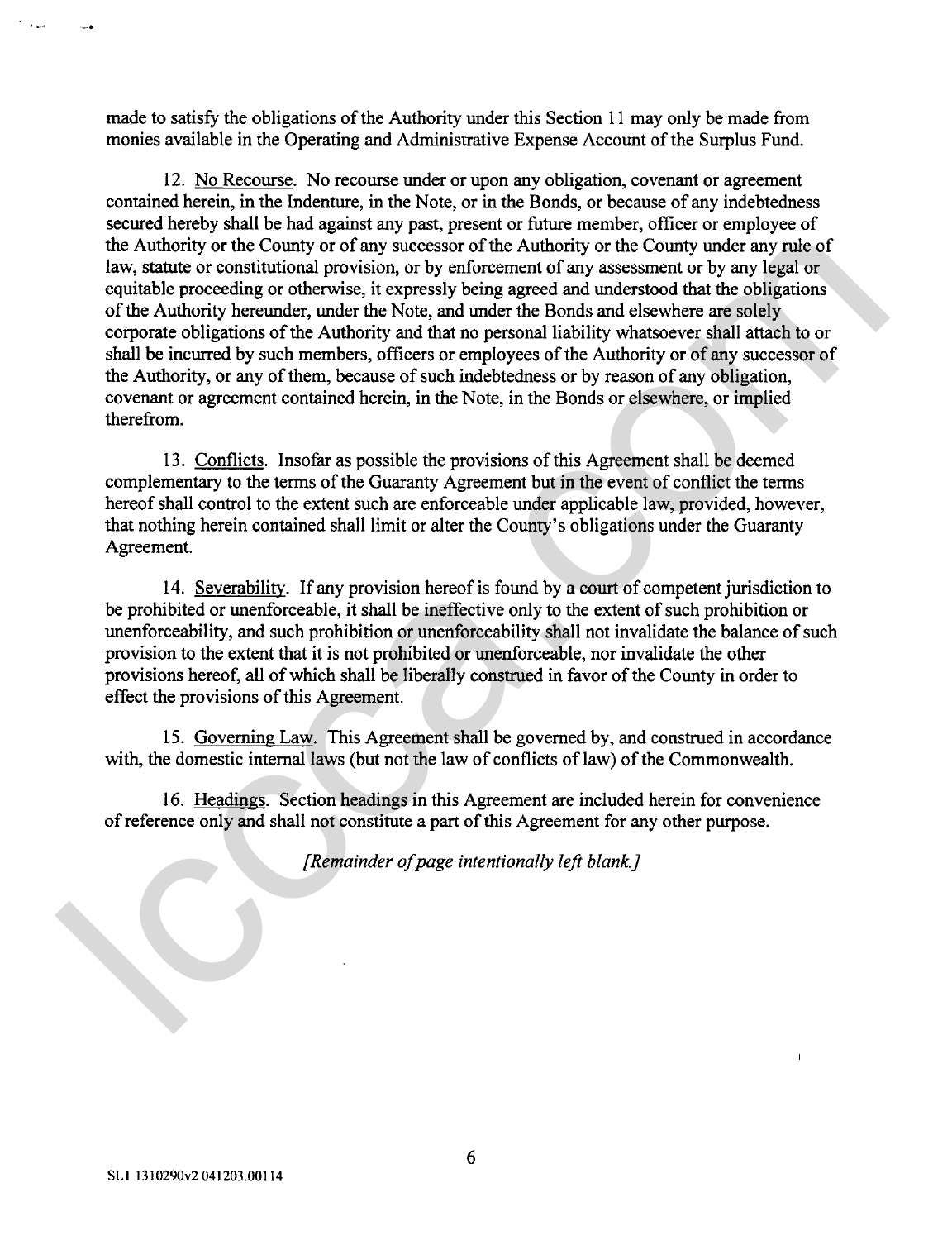**IN WITNESS WHEREOF, the Authority and the County have each caused this Agreement to be duly executed by its duly authorized officers, and its seal affixed henon, and this Agreement delivered in its name as of the date first above written.** 

 $\mathbb{R}^{\mathbb{Z}}$ 

Attest: *Attest:*<br>Chief Clerk

**LANCASTER COUNTY CONVENTION CENT** COUNTY OF LANCASTER, PENNSYLVANIA<br>
(SEAL)<br>
Alternative Contract CONTY CONVENTION<br>
CEAL)<br>
EXAMPACTURERS AND TRADERS<br>
ARKIFACTURERS AND TRADERS<br>
TRUST COMPANY<br>
TRANSPACTURERS AND TRADERS<br>
TRUST COMPANY<br>
TRANSPACTURERS AND TR

**Acknowledged by:** 

**MANUFACTURERS AND TRADERS TRUST COMPANY** 

**Authorized** Officer

**[Signature page to Reimbursement Agreement]**